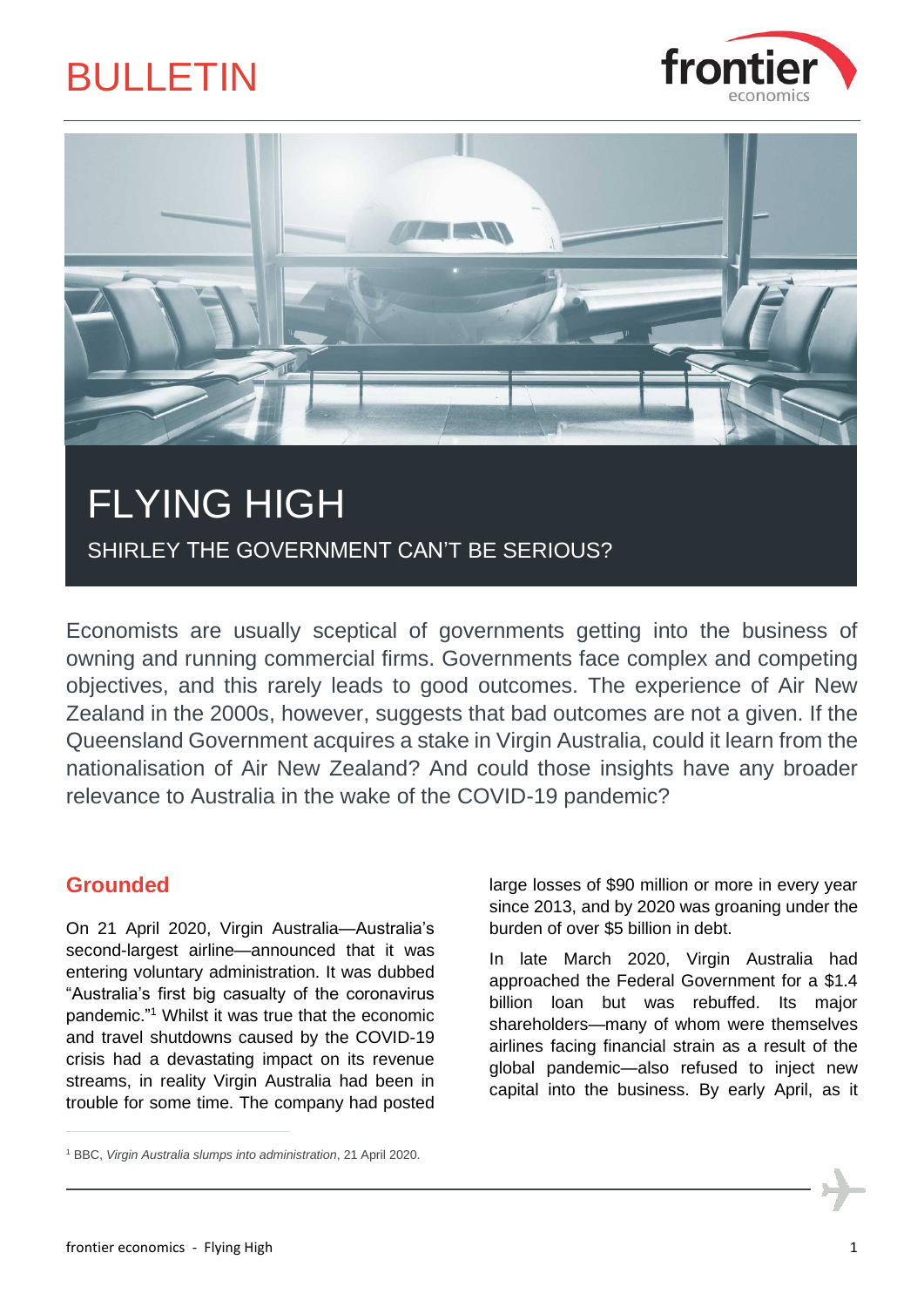

became clear that the airline was nearing collapse, many urged the Federal Government to take an ownership stake in the company to rescue the failing airline. The main arguments for doing so were firstly to maintain a viable competitor to Australia's largest carrier, Qantas, and secondly to save thousands of jobs.

Whilst the Federal Government showed no interest in nationalising Virgin Australia, on 13 May 2020 the Queensland Government announced its intention to bid for a direct stake in the company via the Queensland Investment Corporation (QIC). Whilst the Queensland Government has indicated that its ownership of Virgin Australia would be at arm's length through QIC, it has also made clear that its interest in the airline is motivated in part by wider policy considerations. For instance, the Queensland Treasurer has stated that:<sup>2</sup>

*My number one focus as Treasurer is to retain and create jobs for Queenslanders, particularly as we move beyond the COVID-19 crisis.*

*We have been very clear. Two sustainable, national airlines are critical to Australia's economy. We have an opportunity to retain not only head office and crew staff in Queensland, but also to grow jobs in the repairs, maintenance and overhaul sector and support both direct and indirect jobs in our tourism sector.*

Partial or total government ownership of airlines around the world is not rare. Some of those carriers are very successful commercially— Emirates and Singapore Airlines, to name just two. Others, however, have lamentable track records of safety and financial performance. For example, Air India, which is currently 50% publicly-owned, has accumulated losses over the past decade topping an eye-watering AU\$14 billion (Rs696 billion).<sup>3</sup> When the Indian Government tried to sell its stake in the airline in 2018, not a single bid was received. $4$ 

### **Taking a broader view of costs and benefits**

A benefit of public investment is that the government can take into account broader social costs and benefits. In the short-term, there might be some (net) benefits if investment can (i) deliver short-term financial stability (ii) preserve competition or (iii) maintain transport links that would otherwise be severed if a major airline were to fail. Transport links are essential to economic activity and losses of links can be very detrimental to communities.<sup>5</sup>

A key issue here is the counterfactual (the state of the world without the government investment). It might be possible to create a positive net impact on economic activity, particularly if the counterfactual is no service at all. In the shortterm, this might require capital injections and financial stability, which only the government may be able or willing to provide in a time of crisis.

The benefit of government investment can also be its greatest weakness. By introducing objectives other than purely commercial objectives, it can destroy rather than create economic value—by allowing inefficiency to creep in. This means that taxpayers, who did not have a direct say in whether their money should be invested in the enterprise, may not get the best return on that investment.

Such problems may be manageable in the short run. However, the longer the government remains an investor, the greater the risk that such conflicting (and vested) interests may arise.

So, if the Queensland Government *is* serious about taking an ownership in Virgin Australia, how can it ensure that its investment delivers the

<sup>2</sup> Financial Review*, 'Project Maroon': Queensland breaks cover in Virgin race*, 13 May 2020.

<sup>3</sup> Business Today, *Air India net loss at all-time high of Rs 8,550 crore in FY19, says aviation minister*, 5 December 2019.

<sup>4</sup> The Hindu, *Now, govt goes for 100% stake sale of Air India*, 28 January 2020.

<sup>5</sup> See, for example, *[Frontier Economics, Airlines: Helping Australia's](https://www.a4anz.com/documents/A4ANZ_Report-Airlines_Helping_Australias_Economy_Soar.pdf)  [economy soar](https://www.a4anz.com/documents/A4ANZ_Report-Airlines_Helping_Australias_Economy_Soar.pdf)*, 9 September 2019.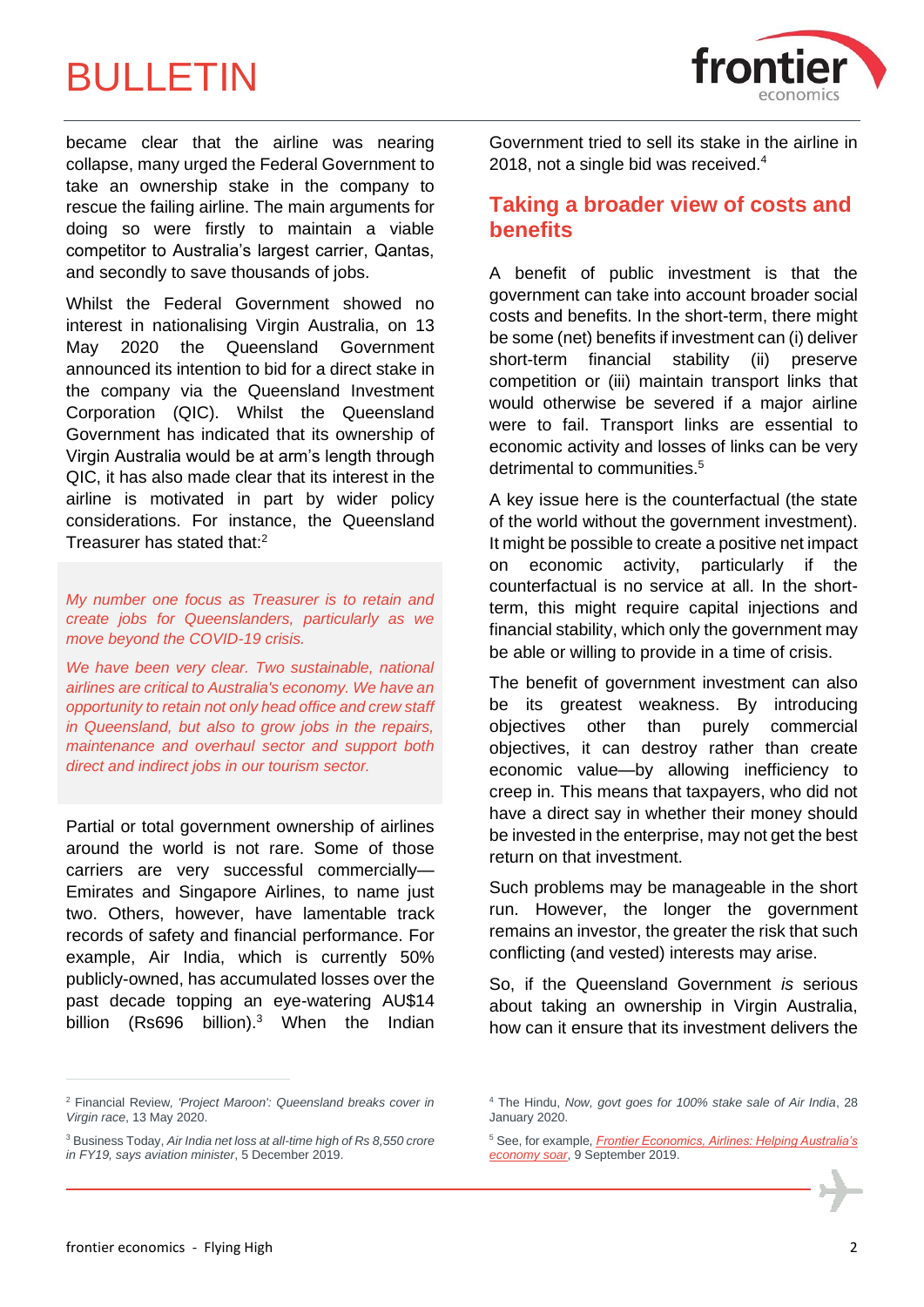

potential benefits outlined above, rather than the disadvantages?

### **The Kiwi that learned to fly**

One standout success story of government investment and ownership of an airline is Air New Zealand. In 2001, like Virgin Australia, New Zealand's national carrier was on the brink of collapse. It had expanded aggressively throughout the 1990s into Asia and Australia, culminating in the full acquisition of Australia's second-largest airline at the time, Ansett Airlines, in 2000.

Ansett was a larger company than Air New Zealand and required significant equity injections to upgrade the safety of its fleet. Ansett also faced growing competition from Qantas and Virgin Australia (which was known as Virgin Blue at the time). Unable to control ballooning costs, Ansett folded in September 2001. Air New Zealand posted a loss of NZ\$1.425 billion for the year to June 2001, including an asset write-down of NZ\$1.32 billion relating to Ansett. This led to Air New Zealand's credit rating being downgraded to 'iunk' status,<sup>6</sup> and its share price fell by over 80% between late August and late September 2001.

In October 2001, the New Zealand Government took an 82% ownership stake in the company at a cost of NZ\$885 million. Over the next decade, Air New Zealand set about reorganising and improving its business model. The company returned to profitability in 2003, and posted a net profit after tax of NZ\$290 million in 2019. Between October 2001 and December 2019, the total returns delivered by Air New Zealand stocks increased by nearly 12%, outperforming the New Zealand stock market (see **[Figure 1](#page-2-0)**). In November 2013, the Government sold a 20% stake in the company, gaining NZ\$365 million, leaving it with a 53% share.<sup>7</sup>

<span id="page-2-0"></span>**Figure 1**: Air New Zealand and NZX50 total returns



*Source: Thomson Reuters data*

## **The secret of Air New Zealand's success**

By almost any measure, the New Zealand Government's intervention to bail out Air New Zealand has, with hindsight, turned out to be a success. The injection of much-needed capital stabilised the business. Moreover, knowledge that an investor with very deep pockets was now standing behind the airline gave other investors, including lenders, greater confidence in the company.

However, the real secret to Air New Zealand's recovery was a change in the way the business was managed and governed.

### **Good governance**

A new Board and management team was appointed, following the public acquisition of Air New Zealand. The new CEO, Ralph Norris, accepted the role on a number of conditions. The first of those was that the Government should stay out of operational decisions. Norris has stated that:<sup>8</sup>

<sup>6</sup> CNN, *Air NZ hits back over Ansett collapse*, 17 September 2001.

<sup>7</sup> Sydney Morning Herald, *NZ government sells 20% of Air New Zealand for \$324 million*, 20 November 2013.

<sup>8</sup> Management New Zealand, *Unfinished business: Why Ralph Norris is flying Air NZ*, 4 April 2002.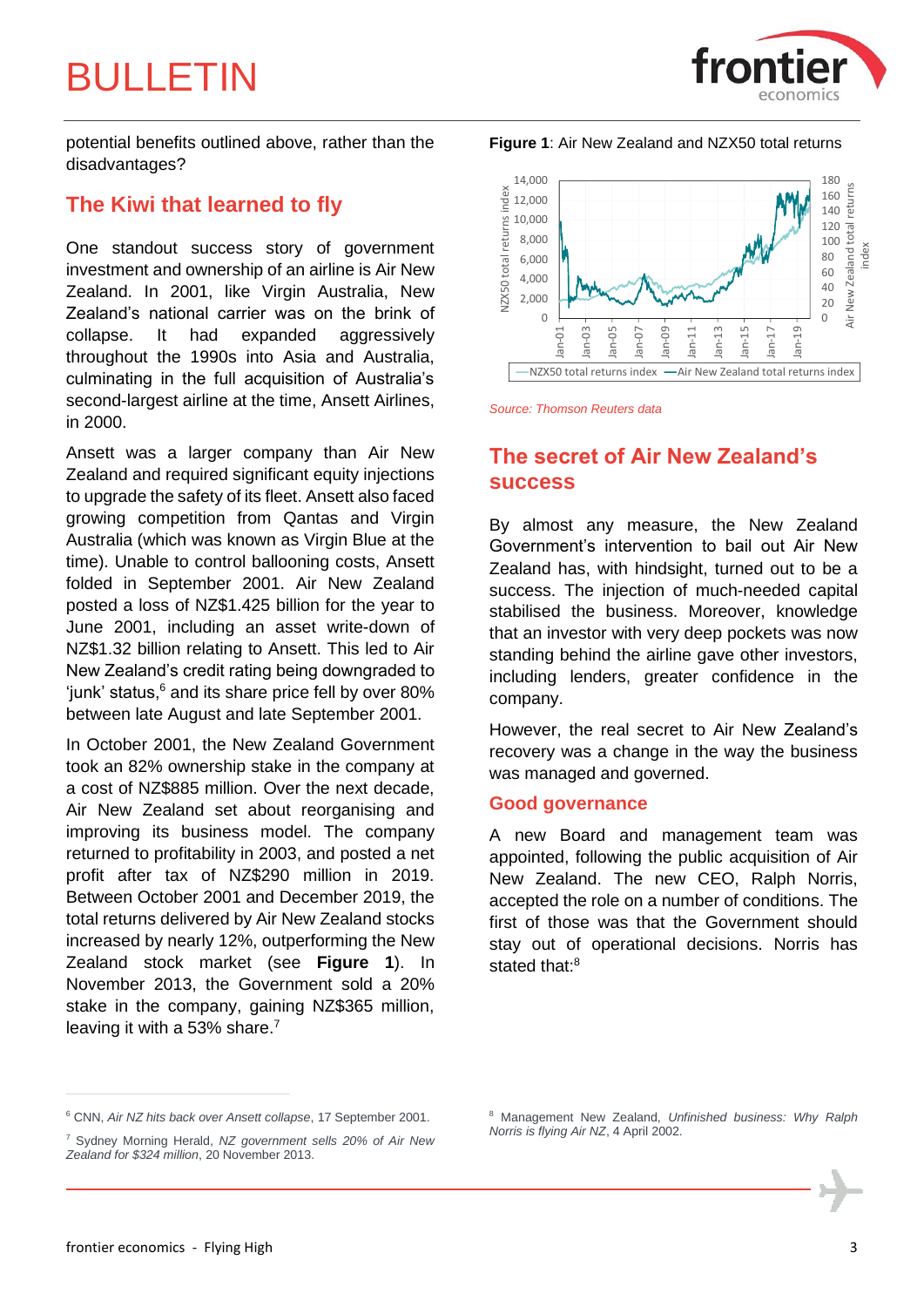*…*



*We can't divorce business from the community. But that doesn't mean we should be any more obligated than any other commercial organisation in the country.*

*My job is to get on and run the business commercially - not as an arm of social policy. I wouldn't have taken the role if I'd seen Air NZ as an arm of Government. I'm here to steer this company around and I believe the relationship between management and the board will be good one.*

This freedom from government interference allowed Air New Zealand's management team to overhaul the company's business model. The company adopted a low-cost airline model for domestic and trans-Tasman flights, relaunched a more focussed long-haul business and invested heavily in improving customer service.

The new management also reduced staff numbers significantly, and negotiated lower pay for remaining staff, in order to bring costs under control and return the company to profitability.<sup>9</sup> It seems unlikely that such restructuring would have been possible if the Government allowed itself to intervene in operational decisions.

### **Owner's incentives**

The Government was explicit when it took an ownership stake in Air New Zealand that it did not intend to remain a long-term investor in the business. For example, the Finance Minister at the time, Dr Michael Cullen, stated in parliament that:<sup>10</sup>

*…any investment by the New Zealand government in Air New Zealand will ensure that there is effective control for a period in time but it will be subject to a*  *clear message that the government does not see itself the long term shareholder in the company.*

This meant that the Government was motivated to ensure that Air New Zealand would return to profitability quickly, and deliver as high a commercial return to taxpayers' investment as possible. This clear objective made it possible for the Government to step back and allow the business to be run commercially. This appears to have been a successful approach even though the Government has ended up being a longerterm shareholder.

### **Market discipline**

Another ingredient in Air New Zealand's winning formula was that it remained a publicly-listed company. One of the most important benefits of being a publicly-listed firm is the availability of a stock price that embodies the market's sentiment about the value of the business. If the market considers that the firm is performing well, the price will increase. However, if the market thinks that the firm is performing badly, the price will fall.

In Air New Zealand's case, the availability of a share price would have given the Government a clear idea of what it could sell its shares for. But it also provided an important market discipline: Government intervening in the operations of the business in ways that may destroy value would be clearly visible.

Moreover, many of the owners of Air New Zealand's listed shares were mum and dad investors, who also happened to be voters. Any meddling by the Government that destroyed value to those investors would not have been viewed favourably, come the next election. This was perhaps another factor that helped restrain any temptation by the Government to intervene in a non-commercial way.

<sup>&</sup>lt;sup>9</sup> It was estimated at the time that 800 of Air New Zealand's 9,300 staff would need to be made redundant in the first round of restructuring. New Zealand Herald, *Job losses likely to hit 800 in Air NZ cutbacks*, 9 October 2001.

<sup>&</sup>lt;sup>10</sup> Response to parliamentary questions by Dr Michael Cullen, 3 October 2001.